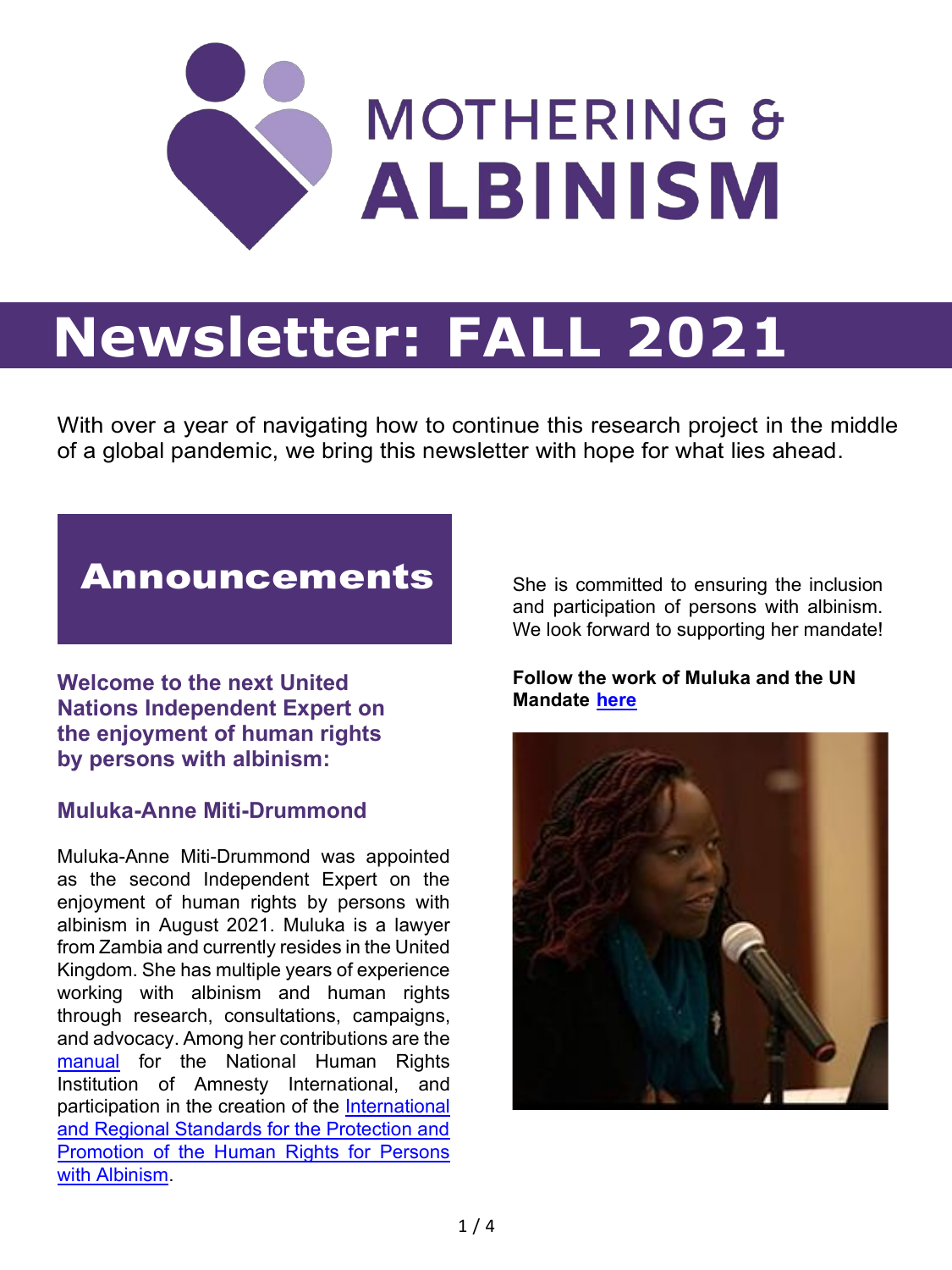# **Current Security Situation of Persons with Albinism: Highlight on Malawi**

We are disheartened by the recent report of attacks against persons with albinism in Malawi in August and September this year. Ian Muhamba, a 20-year-old man with albinism was reported missing and was found a few days later buried in a grave with several of his body parts removed. Not long after this report, the grave of James Nyama, a deceased person with albinism, was found to have been exhumed and unknown individuals made away with his bones. As of this time, authorities are conducting investigations and have yet to release information of possible suspects. The [United Nations](https://malawi.un.org/en/140449-un-expresses-concern-over-death-person-albinism) called for urgent actions to ensure the rights of persons with albinism and to implement the [National Action Plan on](https://alanmsosa.files.wordpress.com/2018/09/malawi-national-action-plan-on-albinism.pdf)  [Persons with Albinism.](https://alanmsosa.files.wordpress.com/2018/09/malawi-national-action-plan-on-albinism.pdf)

# **Fieldwork**

Virtual fieldwork is paused in the Northern Cape and Gauteng provinces of South Africa. To date, we have interviewed a total of 13 participants in South Africa: 8 mothers impacted by albinism and 5 key stakeholders. We have developed Trauma-Informed Guidelines for Virtual Interviewing and continue to adjust our methods as needed during the pandemic. We hope to be back in the field when it is safe and feasible for all involved.



The South Africa team (Innocentia Migijima-Konopi, Jennifer Kromberg, Nomasanto Mazibuko, Maxwell Thabethe, Mpho Tjope, Dianah Msipa, Maretha De Waal, and Shirley Mogale with Sheryl Reimer-Kirkham, Barbara Astle, I.K. Ero, Emma Strobell, and Meghann Buyco) has been meeting to discuss the logistics of fieldwork during the pandemic, to explore the application of decolonizing methodologies, and to begin data analysis of South African data. Our conversation has been very rich, in surfacing how decolonizing methodologies are applied in contextual ways in South Africa and Canada. The project is also benefiting from contextualization in relation to existing South African policies. At the July 2021 Team Meeting, Maretha de Waal presented her research and experience developing curricula and training programs related to gender and disability. She presented the United Nations Development Programme's (UNDP) [Gender Results](http://web.undp.org/evaluation/documents/guidance/gender/GRES_English.pdf)  [Effectiveness Scale,](http://web.undp.org/evaluation/documents/guidance/gender/GRES_English.pdf) which guides gender response evaluation of policies and programs. Further, she presented the South African government's approach of '[gender](http://www.treasury.gov.za/publications/guidelines/2021%20MTEF%20guidelines.pdf)  [budgeting](http://www.treasury.gov.za/publications/guidelines/2021%20MTEF%20guidelines.pdf)' where gender, youth, and disabilities are tagged in budget lines for planning and implementation. The work of the Mothering & Albinism Project, Maretha suggested, can utilize this effectiveness scale which the South African government also employs as a framework.

The intent of conducting research in 3 countries was, among other reasons, to share *Best Practices* between countries. We are seeing how national differences in government policies and services, as well as the histories of Tanzania and South Africa are resulting in varied lived realities for mothers impacted by albinism.

# **Knowledge Translation Initiatives**

Given the disruptions to fieldwork, the project has focused more on knowledge translation and community engagement.

In June 2020, some members of the project team gathered into two working groups to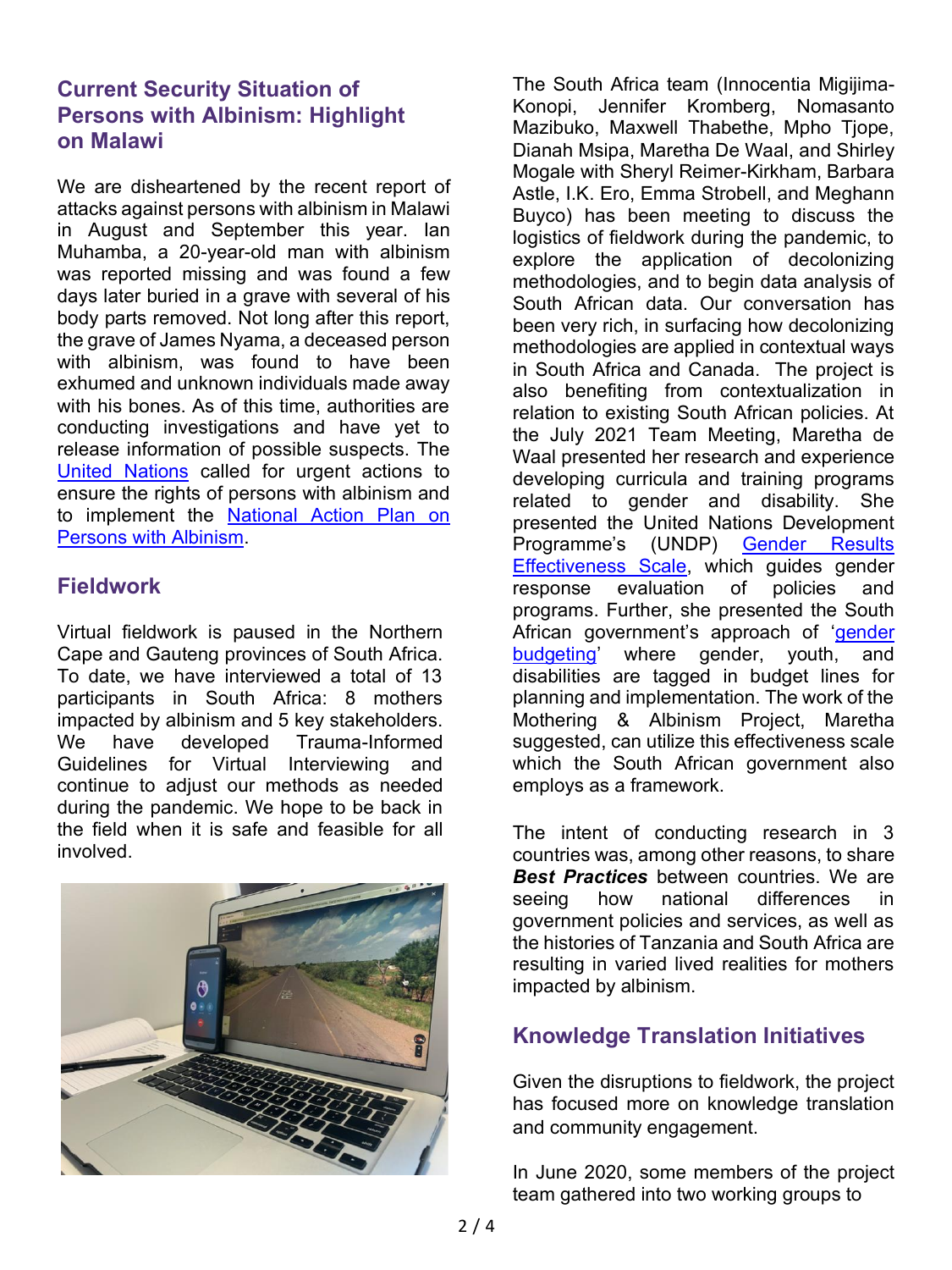draft what we referred to as primers, so we would be operating from a place of relative shared understanding going forward. One group formed around a human rights and albinism primer, and a second group around religion, albinism, and human rights.

The first group has been working on a manuscript that is ready for submission. The manuscript is entitled "Shifting Wrongs to Rights: Lessons in Human Rights from the Situation of Mothers Impacted by Albinism in Africa" (Ibhawoh, Reimer-Kirkham, Ero, Mgijima-Konopi, Beaman, Senkora, Astle, Strobell, Imafidon), for submission to the *Journal of Human Rights Practice*.

The work of the second group has resulted in a knowledge translation project as a first step, bringing together faith leaders in Tanzania (described below).

#### **Knowledge Translation in Tanzania: Plans for a Faith Leaders' Summit**

In partnership with Perpetua Senkoro (Knowledge Translation Facilitator, TZ), Kondo Seif (Knowledge Translation Facilitator, TZ), Reverend Cannon Thomas Godda (Interreligious Council for Peace Tanzania), Marco Methuselah (St. Paul's Theological Seminary, Mwanza, TZ), and Upendo wa Mamas (TZ), we are planning an interreligious Faith Leaders' Summit (hybrid/virtual). The focus is on bringing together faith leaders from diverse backgrounds to consider strategies that best protect and promote the rights of mothers impacted by albinism around Tanzania. Discussion topics will include the experiences of mothers impacted by albinism, responses by faith communities, and teachings from sacred texts and traditions that provide grounding for advocacy by faith communities. This summit will provide an important platform for the mobilization of the project research findings regarding mothering and albinism. We also hope that the summit will foster an ongoing sustainable network of faith leaders' advocacy for persons with albinism.

# **African Disability Rights Yearbook Manuscript**

Helene Combrinck, member of the editorial board for the [African Disability Rights](https://www.adry.up.ac.za/index.html) [Yearbook,](https://www.adry.up.ac.za/index.html) published by the Centre for Human Rights, University of Pretoria, invited us to submit a commentary for their 2021 edition. The focus of the commentary is to provide recommendations for disability rights, drawing from our mothering and albinism research project in Tanzania and South Africa. In the commentary, we make a case for a human rights approach for mothers impacted by albinism, on account of discrimination, harmful practices, stigma and lack of access to services, and gender inequality. The Convention on the Rights of Persons with Disability, ratified by both Tanzania and South Africa, can provide protection for mothers impacted by albinism. Our study underscores the importance of immediate ratification and implementation of the Africa Disability Protocol, which recognizes harmful practices as human rights violations indefensible by culture or tradition.

# **Poster for Canadian Conference on Global Health**

Members of the research team from South Africa and Canada will be presenting (virtually) an e-poster on November 24 to 26, 2021 at the [Canadian Conference on Global Health](https://cagh-acsm.org/en/events/canadian-conference-global-health) for the Canadian Association of Global Health (CAGH). The focus of our presentation is on applying a decolonizing lens to a South Africa-Canada intersectoral partnership during the global pandemic, with illustration from our mothering and albinism project.

# **University of Toronto Graduate Seminar**

Wisdom Tettey extended an invitation to join him to present in a graduate seminar at the University of Toronto on November 4, 2021. This is for an interdisciplinary graduate course on "Development, Policy, and Power." We will be discussing the influence of human rights